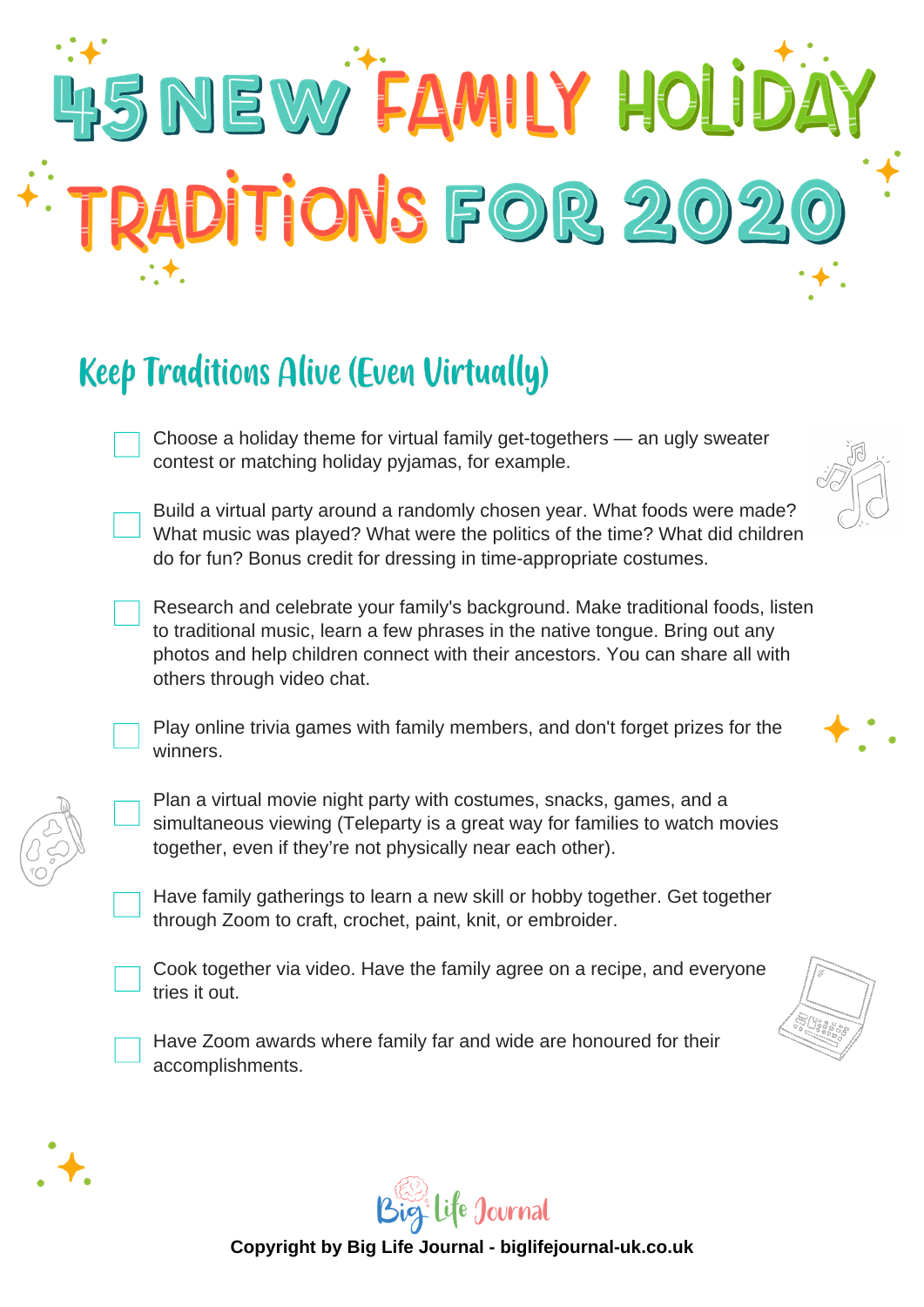# Create Opportunities for Closeness

| $\sqrt{1/\sqrt{1/\lambda}}$ | Create a seasonal chart of events with your children to highlight dates of<br>importance for your family.                                                                                                                                                             |  |
|-----------------------------|-----------------------------------------------------------------------------------------------------------------------------------------------------------------------------------------------------------------------------------------------------------------------|--|
|                             | Document holidays, events, and when favourite seasonal TV specials play.<br>Gather recipes for favourite holiday foods and drinks.                                                                                                                                    |  |
|                             | Make song lists for holiday-related music.                                                                                                                                                                                                                            |  |
|                             | Bake a batch of everyone's favourite holiday treats together (bonus points if<br>you sing along to holiday music).                                                                                                                                                    |  |
|                             | Set up a hot cocoa bar with lots of fun options for toppings, like<br>marshmallows, crumbles cookies, and candy cane pieces. Don't forget the<br>whipped cream!                                                                                                       |  |
|                             | Give the cook a night off and enjoy breakfast for dinner — maybe even more<br>than once!                                                                                                                                                                              |  |
|                             | Have the family do group meditation or group yoga a few nights a week,<br>focusing on mindfulness and calm.                                                                                                                                                           |  |
|                             | Take some time weekly as a family to discuss goals for the new year.                                                                                                                                                                                                  |  |
|                             | Create a "good memories jar" on New Year's Day. Write down good things as<br>they happen throughout the year and add them to the jar. Take turns reading<br>them out loud the next New Year's Eve.                                                                    |  |
|                             | Help children think through the past year and identify where mistakes became<br>valuable learning opportunities.                                                                                                                                                      |  |
|                             | Have a clean-out at the beginning of December - donate toys, games, and<br>clothes that your children have outgrown to make way for holiday gifts.                                                                                                                    |  |
|                             | Make gift-giving last a little longer and increase the opportunity for<br>appreciation by making it a present treasure hunt.                                                                                                                                          |  |
|                             | Have family members write what they want to leave behind for the new year<br>on a leaf or piece of scrap paper. Use the leaves and paper as kindling in a<br>fireplace, fire pit, or bonfire, or simply crumble up the leaves and sprinkle the<br>pieces in the yard. |  |
|                             | Put together holiday supply packages and deliver them to local women's or<br>homeless shelters.                                                                                                                                                                       |  |
|                             |                                                                                                                                                                                                                                                                       |  |



 $\bigstar$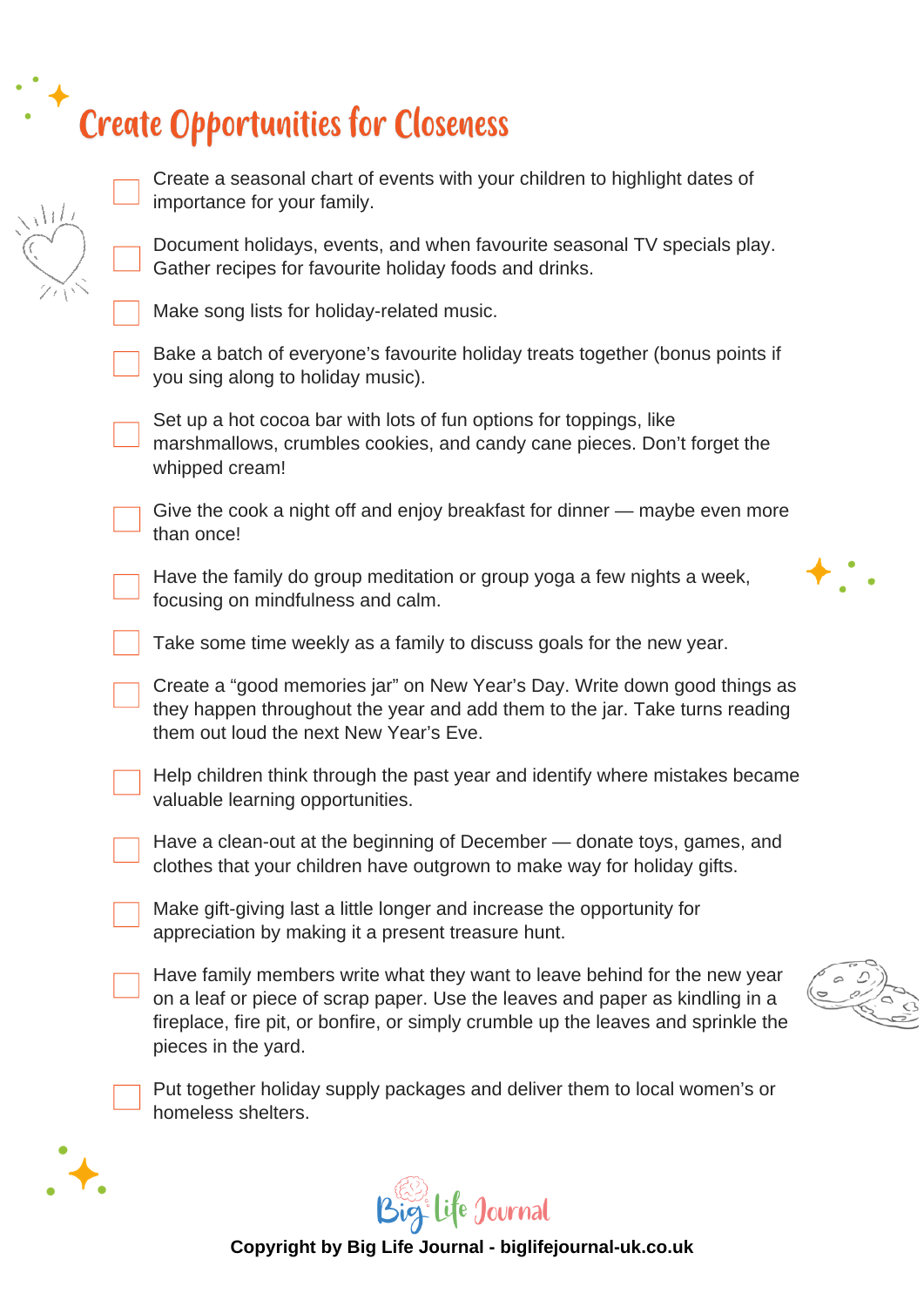# **Connect to Nature**



Make a family tradition of watching the leaves change. Help children document daily changes and use their senses to make observations.

Have children draw different coloured and shaped leaves that they see outside.

Have children draw trees around the home and neighbourhood throughout the holiday season.

Count the leaves left on a tree and note when the last leaf falls.

Note the absence of leaves and the bareness of branches in the winter. Bring in branches to use with cuttings or as a centrepiece.

Create wind chimes and mobiles using branches, leaves, seeds, and any other items found on walks.

Use butcher paper or a whiteboard to make a tree with branches and roots. Each day, have children add a leaf that contains a high note for the day. Have children add their lows to the roots of the tree. Teach children that our mistakes can strengthen our roots to foster growth.

Live in an area where it's still warm at the end of the year? Water balloon fights will keep every cool and is a fun way to expend some energy!

Teach about the seasons and celebrate the yearly changes. Fall equinox and fall solstice are perfect opportunities for introducing astronomy, including the paths of the earth.



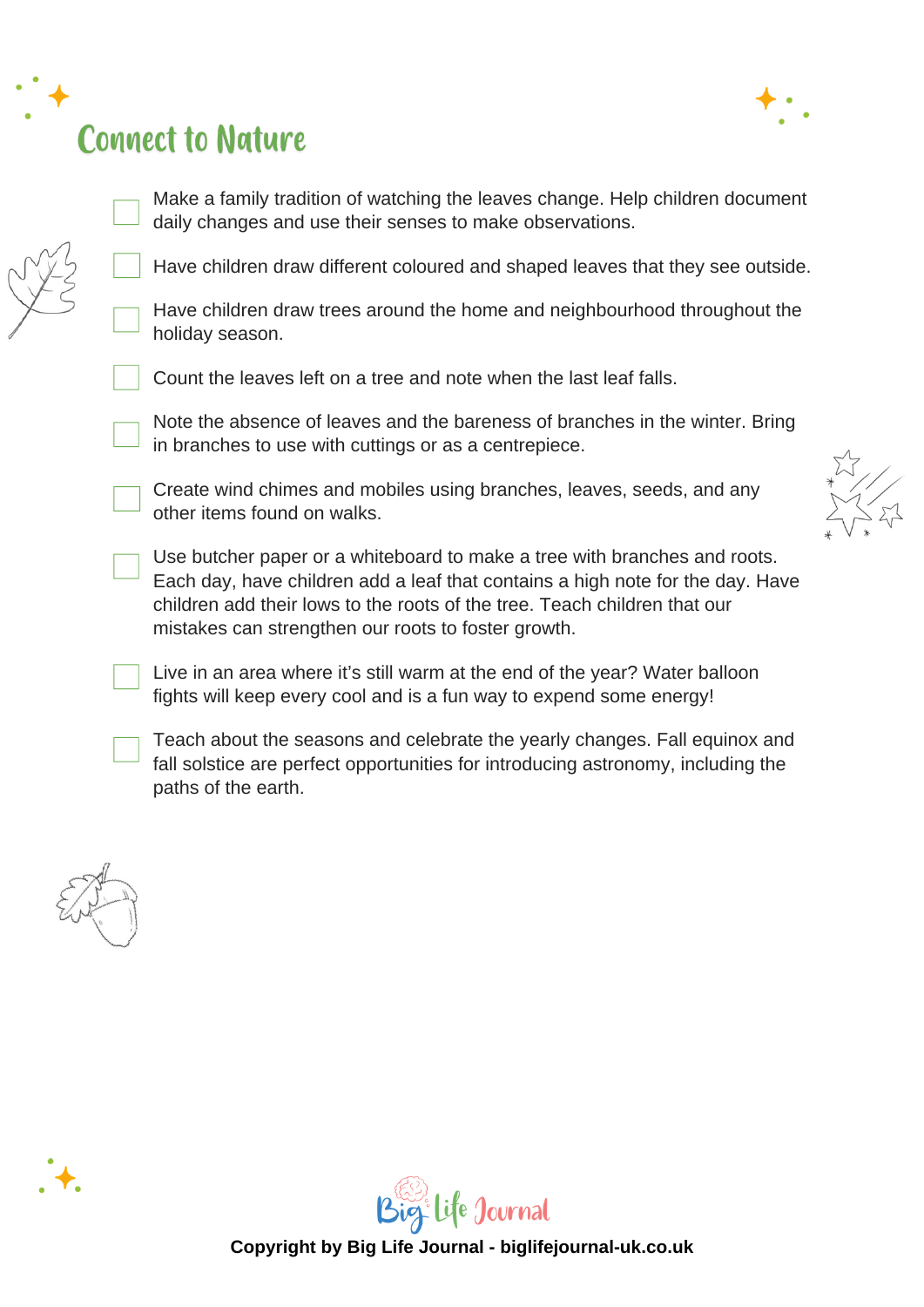## **Tap Into the Holiday Senses**



Create a holiday scents game. Pick out various holiday-related spices, like cinnamon, nutmeg, pine, and cocoa. Blindfold your child and have them guess the smell (from a safe distance so there's no chance of any powder going up their nose!).

Make some warm apple cider to drink by a fire. Help children note the differences in the chilly air and the warm drink.

Sit outside with children and have them close their eyes and listen. What are they able to hear? Discuss all the things we can miss when we rush.

Have children experience various textures with seasonal foods. Apples are an excellent way for children to experience crunch with a raw apple, softness with apple sauce, and liquid with apple cider.

Enjoy the leaves' crunch factor and have children test and note the dryness of leaves by crushing them with their hands or shoes.

Provide various blanket textures for curling up — wool, flannel, cotton, or fleece. Have children note the touch and feel of the blankets, along with their thoughts on each one's cosiness factor.

Offer holiday food at different temperatures. Have children enjoy hot chocolate one night, warm chocolate pudding the next, and then chocolate ice cream. Don't forget the marshmallows and discuss what happens to them at different temperatures.

Use holiday scents for playdough and slime. Add some pumpkin pie spice or other spices when making, and even some holiday colours with edible dye.





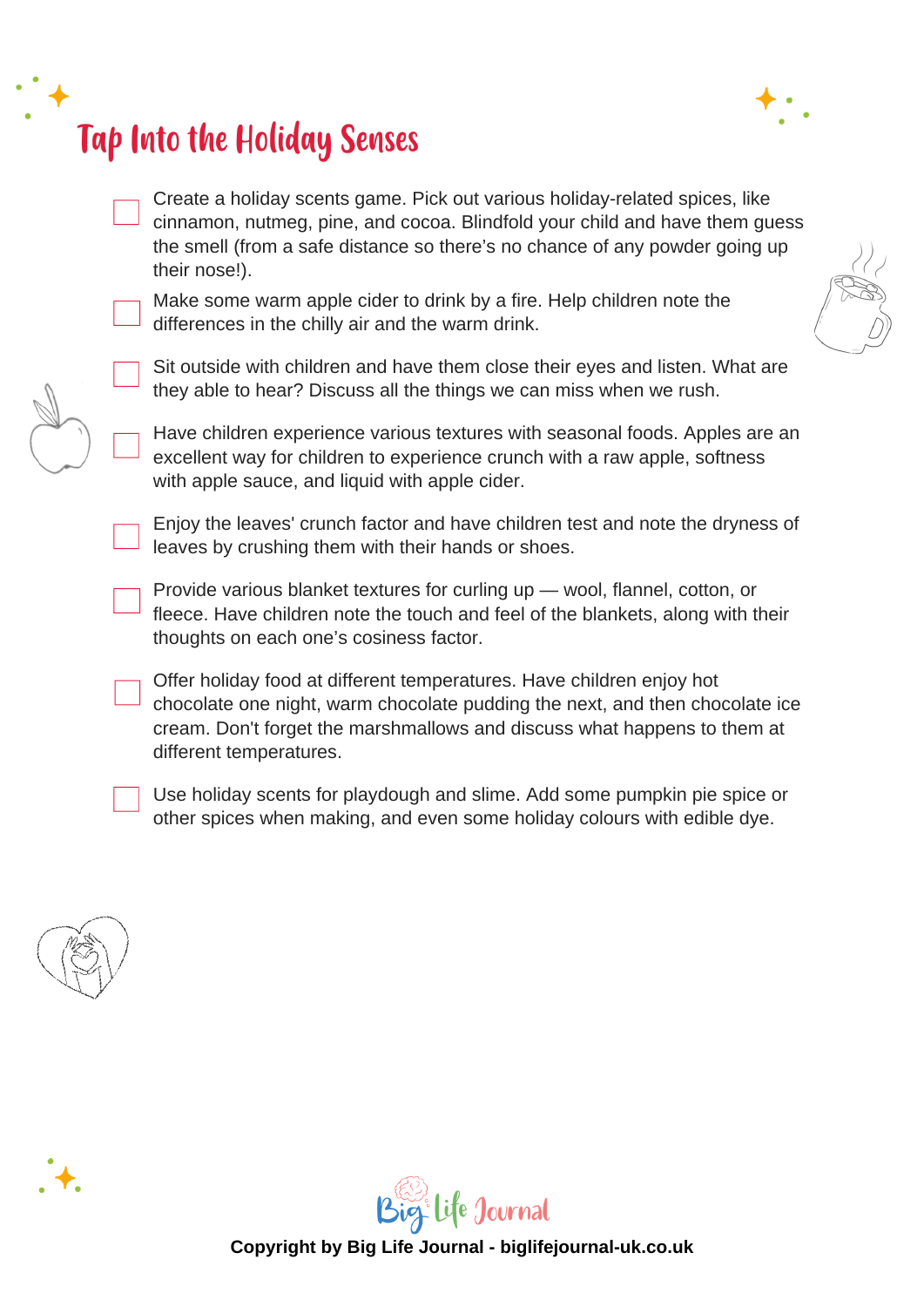## **Cope With The Loss**

2020 has been difficult for many families, especially those who have lost someone to COVID-19. Following the recommendations given to us by a Certified Clinician Trauma Specialist specializing in early childhood education, here are several ways to help children and your family acknowledge and cope with that loss during the holidays.

Create memory books or boxes for loved ones who passed away; make sure children have easy access to these items.



Make an ancestral cookbook with family recipes and honour those who have passed by making their favourite meal. Bonus points if you eat on grandma's china or your great aunt's lace tablecloth.

Show support to frontline workers who have given their lives fighting COVID — send current frontline workers dinner. Many eateries are offering specials that can be delivered to frontline workers.

Dia de Los Muertos is one example of traditions that help people honour those lost and create celebrations through mourning. Help children create an altar for their losses, including lost pets.

If your family has experienced a recent loss, it can be difficult for younger children to process. "Coco" is a family-friendly movie to help children work through the abstract concept of death.